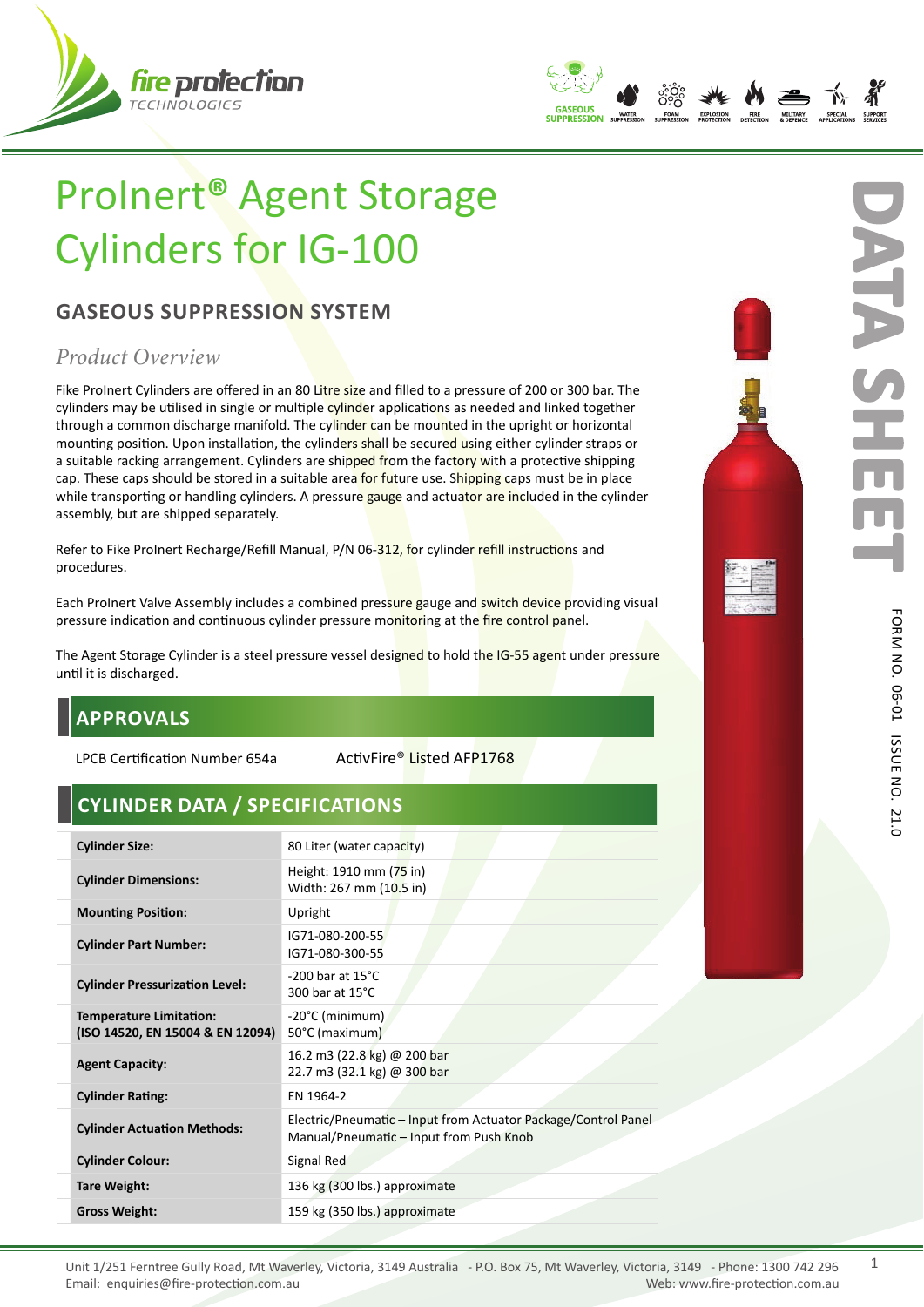#### **ITEMS SUPPLIED WITH CYLINDER**

#### **Item No. Description**

- **1.** Shipping Cap
- **2.** ProInert Valve Assembly
- **3.** Pressure Gauge & Switch (shipped separately)
- **4.** Nameplate (see note 1)
- **5.** Pneumatic Actuator Assembly (shipped separately)

#### **NOTES:**

- 1) Fike nameplate provides the information that is specific to each cylinder:
	- Assembly number of the cylinder, weight information: tare, gross and agent and installation, operation and safety information.
	- All cylinders filled either by the factory or by an Approved Initial Fill Station are provided with a nameplate bearing the approval agency markings.
- 2) All cylinders do not have siphon tubes and can be mounted the upright or horizontal position.



ISSUE

N O.

21.0